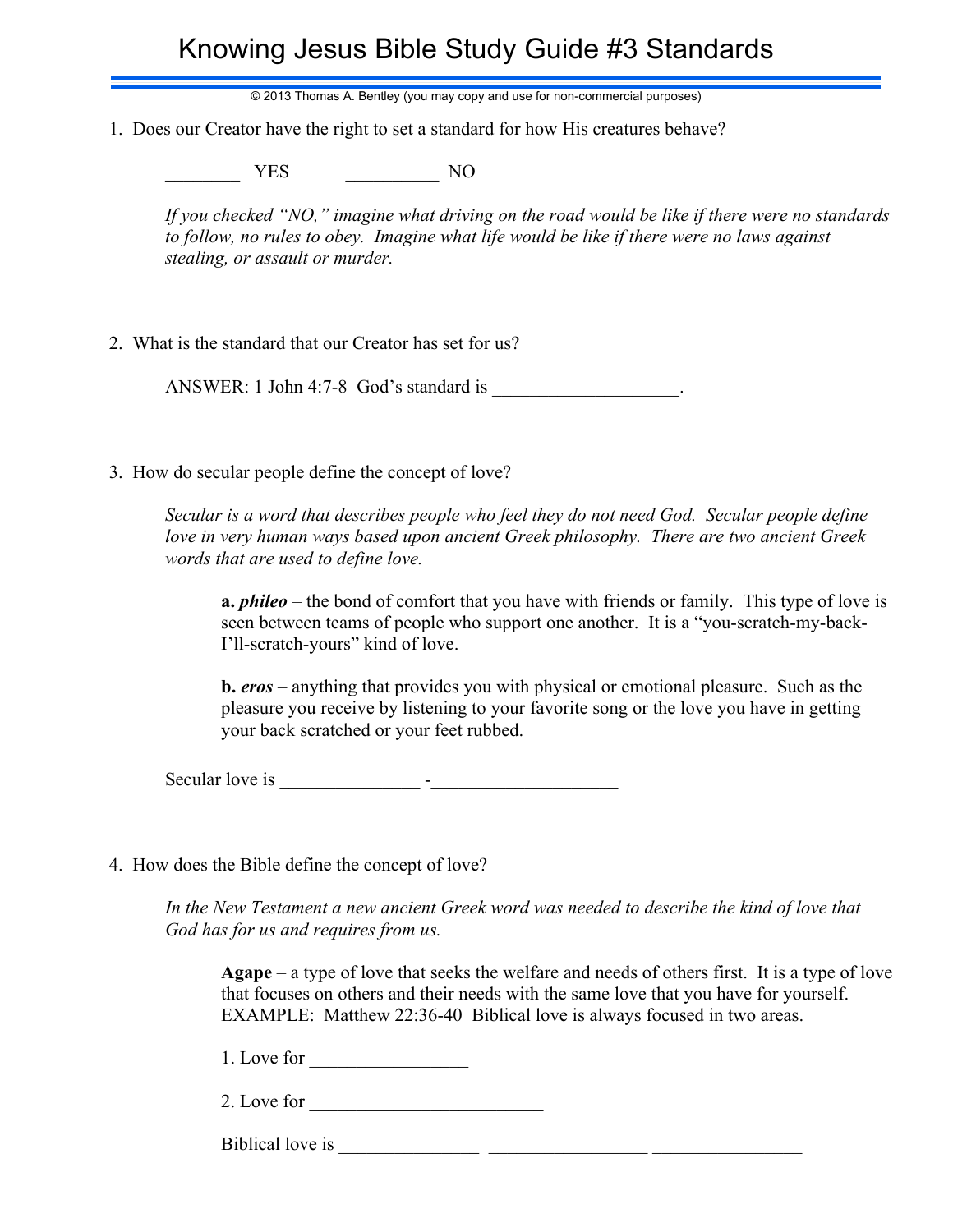5. What is the standard that God has set for us to practice biblical love?

ANSWER: Romans  $13:8-10$  The standard God set for us is called the Law or the

Commandments.

6. Where are these standards located in the Bible?

ANSWER -

7. Read God's standards below and write how this standard is based upon Agape love.

**Exodus 20:3** *"You shall have no other gods before Me*."

**Exodus 20:4-6** *"You shall not make for yourself an idol, or any likeness of what is in heaven above or on the earth beneath or in the water under the earth. "You shall not worship them or serve them; for I, the LORD your God, am a jealous God, visiting the iniquity of the fathers on the children, on the third and the fourth generations of those who hate Me, but showing lovingkindness to thousands, to those who love Me and keep My commandments."*

 $\_$ 

**Exodus 20:7** *"You shall not take the name of the LORD your God in vain, for the LORD will not leave him unpunished who takes His name in vain."*

\_\_\_\_\_\_\_\_\_\_\_\_\_\_\_\_\_\_\_\_\_\_\_\_\_\_\_\_\_\_\_\_\_\_\_\_\_\_\_\_\_\_\_\_\_\_\_\_\_\_\_\_\_\_\_\_\_\_\_\_\_\_\_\_\_\_\_\_\_\_\_\_\_\_\_

\_\_\_\_\_\_\_\_\_\_\_\_\_\_\_\_\_\_\_\_\_\_\_\_\_\_\_\_\_\_\_\_\_\_\_\_\_\_\_\_\_\_\_\_\_\_\_\_\_\_\_\_\_\_\_\_\_\_\_\_\_\_\_\_\_\_\_\_\_\_\_\_\_\_\_

**Exodus 20:8-11** *"Remember the sabbath day, to keep it holy. "Six days you shall labor and do all your work, but the seventh day is a sabbath of the LORD your God; in it you shall not do any work, you or your son or your daughter, your male or your female servant or your cattle or your sojourner who stays with you. For in six days the LORD made the heavens and the earth, the sea and all that is in them, and rested on the seventh day; therefore the LORD blessed the sabbath day and made it holy."*

\_\_\_\_\_\_\_\_\_\_\_\_\_\_\_\_\_\_\_\_\_\_\_\_\_\_\_\_\_\_\_\_\_\_\_\_\_\_\_\_\_\_\_\_\_\_\_\_\_\_\_\_\_\_\_\_\_\_\_\_\_\_\_\_\_\_\_\_\_\_\_\_\_\_\_ \_\_\_\_\_\_\_\_\_\_\_\_\_\_\_\_\_\_\_\_\_\_\_\_\_\_\_\_\_\_\_\_\_\_\_\_\_\_\_\_\_\_\_\_\_\_\_\_\_\_\_\_\_\_\_\_\_\_\_\_\_\_\_\_\_\_\_\_\_\_\_\_\_\_\_

**Exodus 20:12** *"Honor your father and your mother, that your days may be prolonged in the land which the LORD your God gives you."*

\_\_\_\_\_\_\_\_\_\_\_\_\_\_\_\_\_\_\_\_\_\_\_\_\_\_\_\_\_\_\_\_\_\_\_\_\_\_\_\_\_\_\_\_\_\_\_\_\_\_\_\_\_\_\_\_\_\_\_\_\_\_\_\_\_\_\_\_\_\_\_\_\_\_\_ \_\_\_\_\_\_\_\_\_\_\_\_\_\_\_\_\_\_\_\_\_\_\_\_\_\_\_\_\_\_\_\_\_\_\_\_\_\_\_\_\_\_\_\_\_\_\_\_\_\_\_\_\_\_\_\_\_\_\_\_\_\_\_\_\_\_\_\_\_\_\_\_\_\_\_

\_\_\_\_\_\_\_\_\_\_\_\_\_\_\_\_\_\_\_\_\_\_\_\_\_\_\_\_\_\_\_\_\_\_\_\_\_\_\_\_\_\_\_\_\_\_\_\_\_\_\_\_\_\_\_\_\_\_\_\_\_\_\_\_\_\_\_\_\_\_\_\_\_\_\_

\_\_\_\_\_\_\_\_\_\_\_\_\_\_\_\_\_\_\_\_\_\_\_\_\_\_\_\_\_\_\_\_\_\_\_\_\_\_\_\_\_\_\_\_\_\_\_\_\_\_\_\_\_\_\_\_\_\_\_\_\_\_\_\_\_\_\_\_\_\_\_\_\_\_\_ \_\_\_\_\_\_\_\_\_\_\_\_\_\_\_\_\_\_\_\_\_\_\_\_\_\_\_\_\_\_\_\_\_\_\_\_\_\_\_\_\_\_\_\_\_\_\_\_\_\_\_\_\_\_\_\_\_\_\_\_\_\_\_\_\_\_\_\_\_\_\_\_\_\_\_

**Exodus 20:13** *"You shall not kill."*

**Exodus 20:14** *"You shall not commit adultery."*